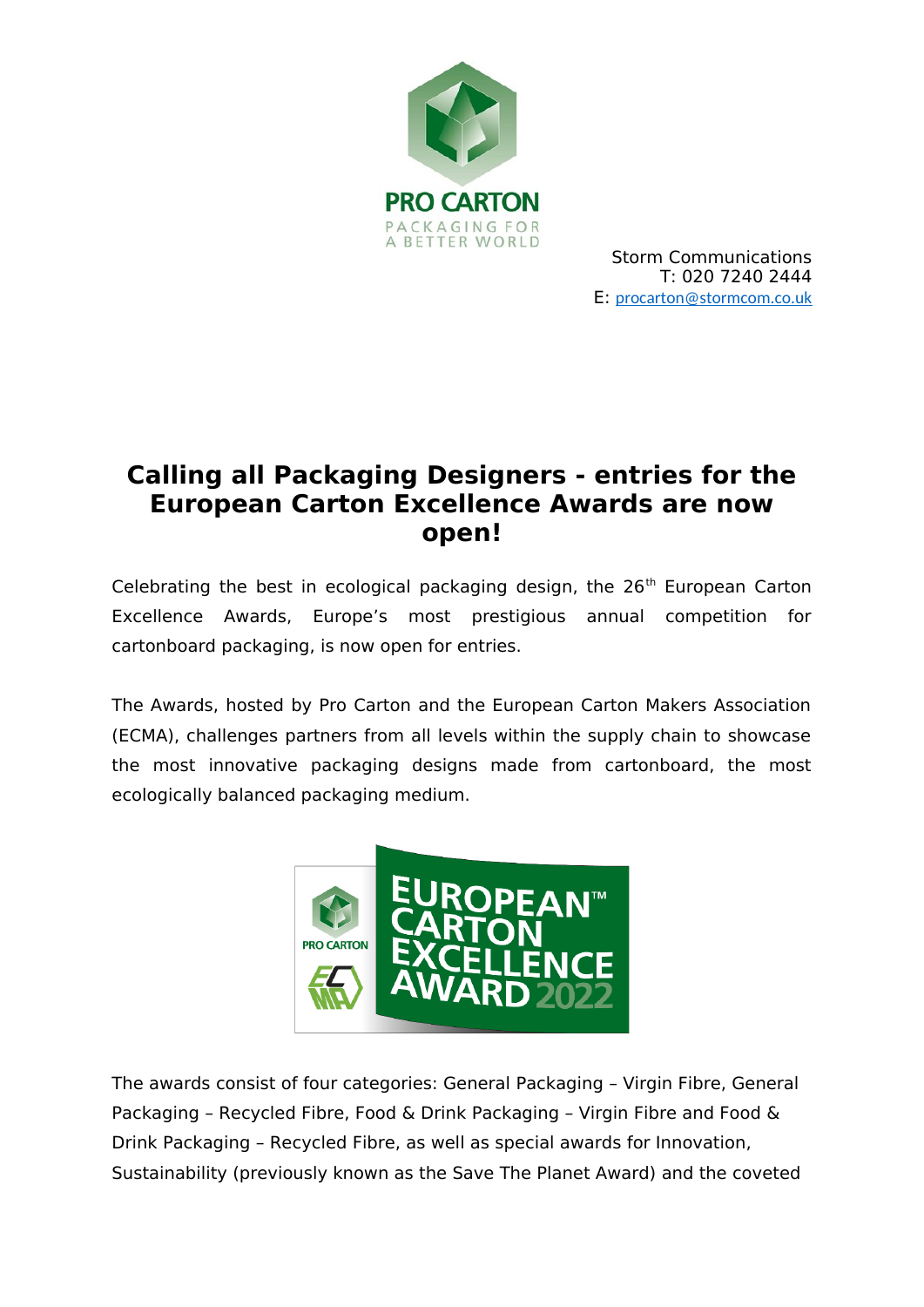

Carton of the Year. Finally, the public will have the opportunity to vote for their favourite pack in the Public Award, while a number of Platinum and Gold Award winners will also be chosen.

Winners are chosen by a prestigious panel of packaging experts, representing different stakeholders from the cartonboard value chain. The panel will assess each entry against various criteria including graphic and structural design, production techniques, cost-efficiency, ecology, innovation and convenience.

## **More than 25 years of excellence in cartonboard**

Last year's edition marked a quarter of a century of the Awards, with a number of extraordinary submissions from all over Europe. The coveted Carton of the Year prize went to Durero Packaging (Structural Designer) and Holmen Iggesund (Cartonboard Manufacturer) for Bodegas Balsamic, an impressive gift pack that pays homage to brand owner Toro Albalà's Spanish roots with its four-piece selflock system that opens to resemble a Spanish fan, as well as a beautiful embossed and stylish matt black finish.



2021 Carton of the Year: Bodegas Balsamic 2021 Public Award winner: Smarties Giant



Hexatube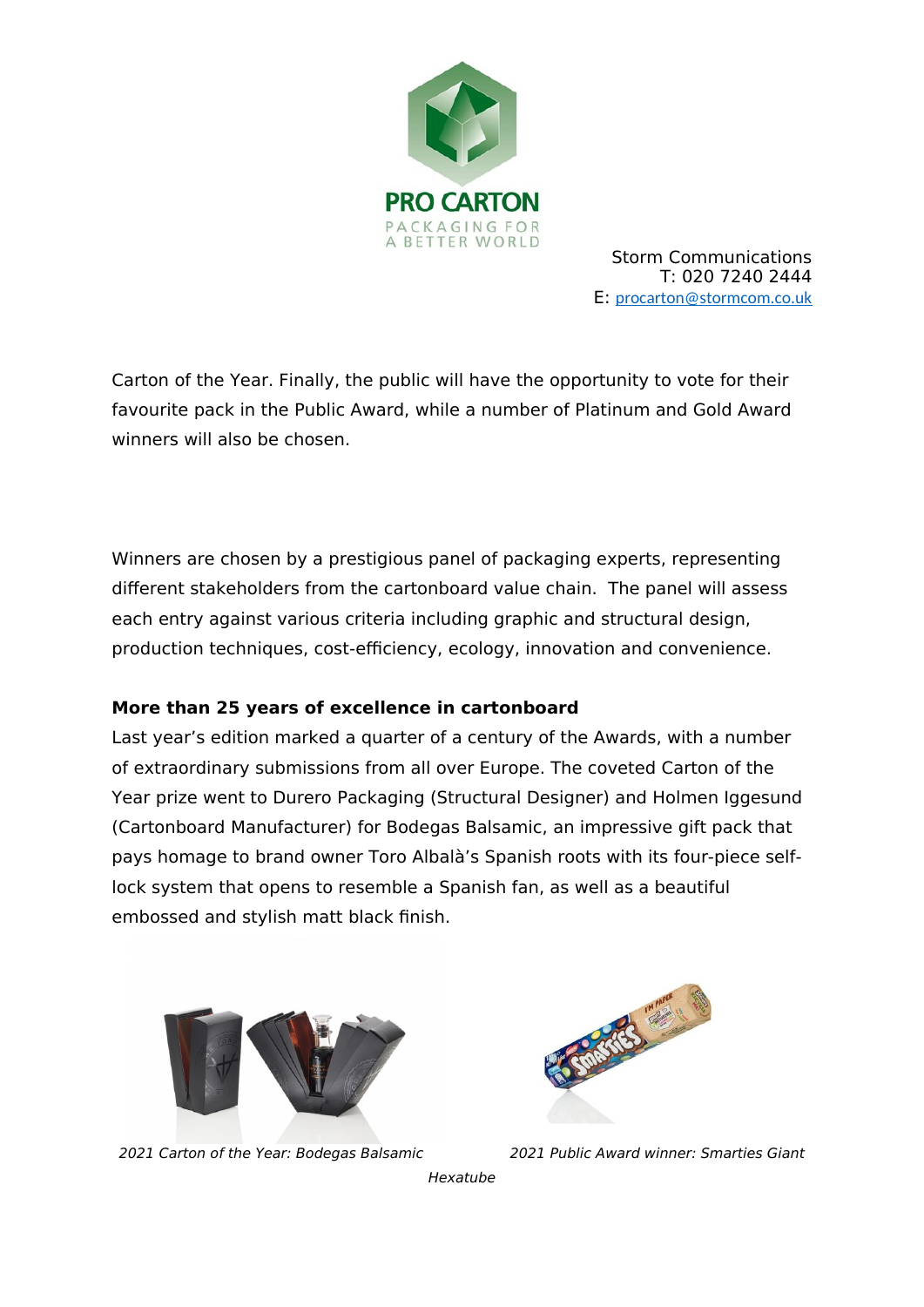

The 2021 Public award was awarded to WestRock and Metsä Board for its Smarties Giant Hexatube. The design, which formed part of brand owner Nestlé's strategy to make all of its packaging recyclable or reusable by 2025, features a plastic-free pack made entirely from recyclable paperboard with an integrated cartonboard lid. The Cardbox Packaging and Stora Enso were also recognised, receiving the Innovation prize for Karlo Spoon, a wonderfully clever cartonboard spoon created in response to the EU's disposable plastic cutlery ban. Furthermore, the winner of the Sustainability Award was Graphic Packaging International and BillerudKorsnäs for its sustainable burger tray that ensures maximum product freshness and shelf-life – without leaks.





2021 Save the Planet winner: PaperSeal® MAP Tray 2021 Innovation Award winner: Karlo Spoon Burger Solution

**Winfried Muehling, General Manager of Pro Carton said:** "At Pro Carton, we are all about promoting the sustainability credentials and brilliance of cartonboard, and what better way to do that than with the European Carton Excellence Awards. Despite only joining Pro Carton in October last year, I have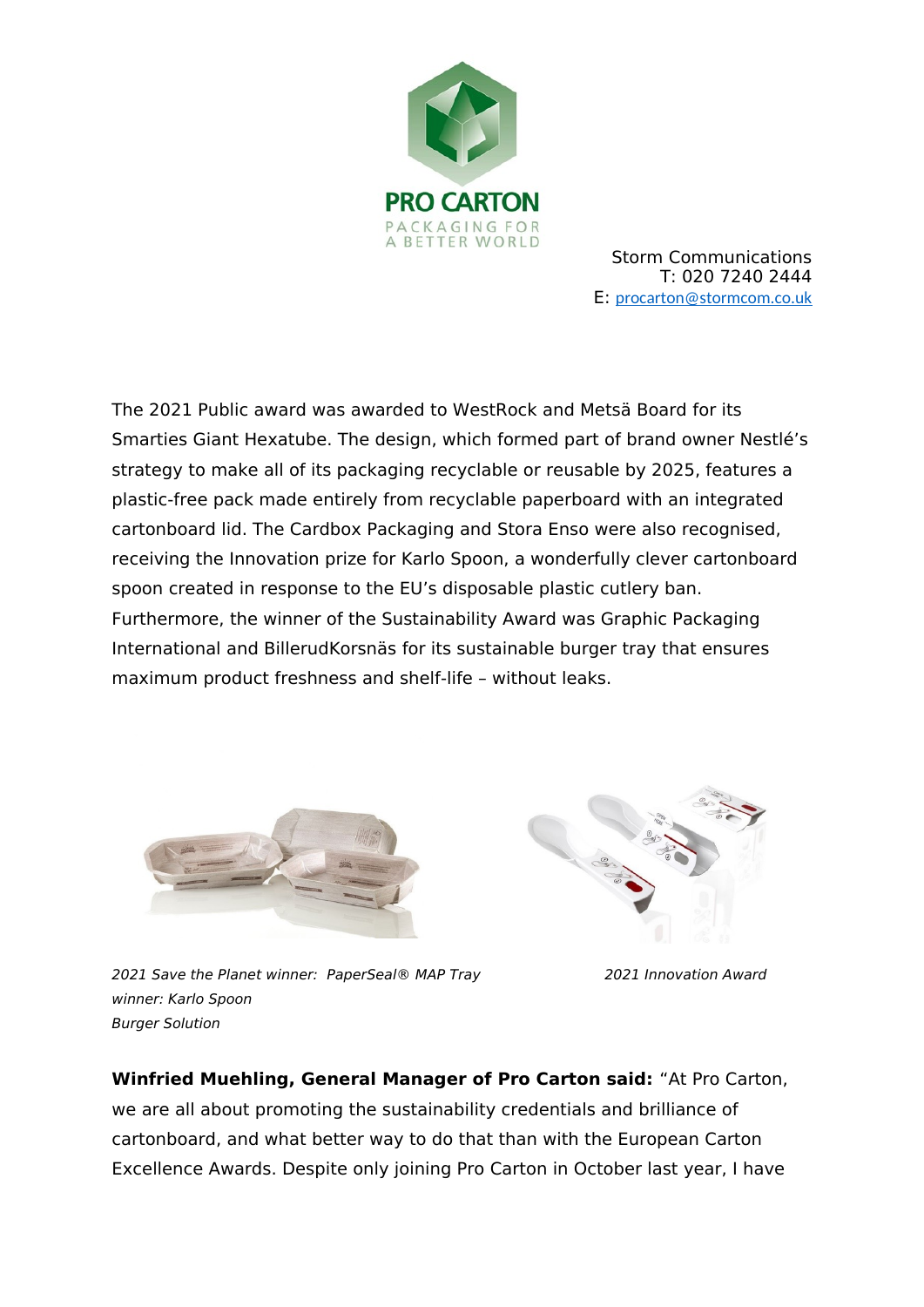

followed the awards closely for years and have been frequently blown away by the quality of submissions and the versatility of fibre-based packaging. I am extremely excited to see the creativity and functionality of the 2022 entries.

Find out about this year's European Carton Excellence Awards including how to enter here: [https://www.procarton.com/awards/european-carton-excellence](https://www.procarton.com/awards/european-carton-excellence-award/)[award/](https://www.procarton.com/awards/european-carton-excellence-award/)

### **Ends**

Find hi-res images at:

For more information on the benefits of carton and cartonboard, visit [www.procarton.com](http://www.procarton.com/) or join the discussion on social media:

Follow Pro Carton on Twitter: [www.twitter.com/pro\\_carton](http://www.twitter.com/pro_carton) Like the Pro Carton Facebook page: [www.facebook.com/procartoneurope/](https://www.facebook.com/procartoneurope/) Join the discussion on LinkedIn:<https://uk.linkedin.com/company/pro-carton> Visit the Pro Carton Pinterest board: [www.pinterest.co.uk/procarton/](https://www.pinterest.co.uk/procarton/)

#### **Notes to editors:**

For further information, please contact the Pro Carton press office on +44 (0) 20 7240 2444 or [procarton@stormcom.co.uk](mailto:procarton@stormcom.co.uk)

#### **About Pro Carton**

Pro Carton is the European Association of Carton and Cartonboard manufacturers. Its main purpose is to promote the use of cartons and cartonboard as an economically and ecologically balanced packaging medium. [www.procarton.com](http://www.procarton.com/) 

#### **What is cartonboard?**

Cartonboard is a multilayer paper-based material with, usually, three or more layers of fibre derived from wood, or recycled materials such as paper or cartonboard. It is often used in packaging to make cartons for everyday products, such as breakfast cereals, frozen foods, luxury fragrances and pharmaceuticals.

#### **EXAMPLES OF CARTONS MADE FROM CARTONBOARD:**